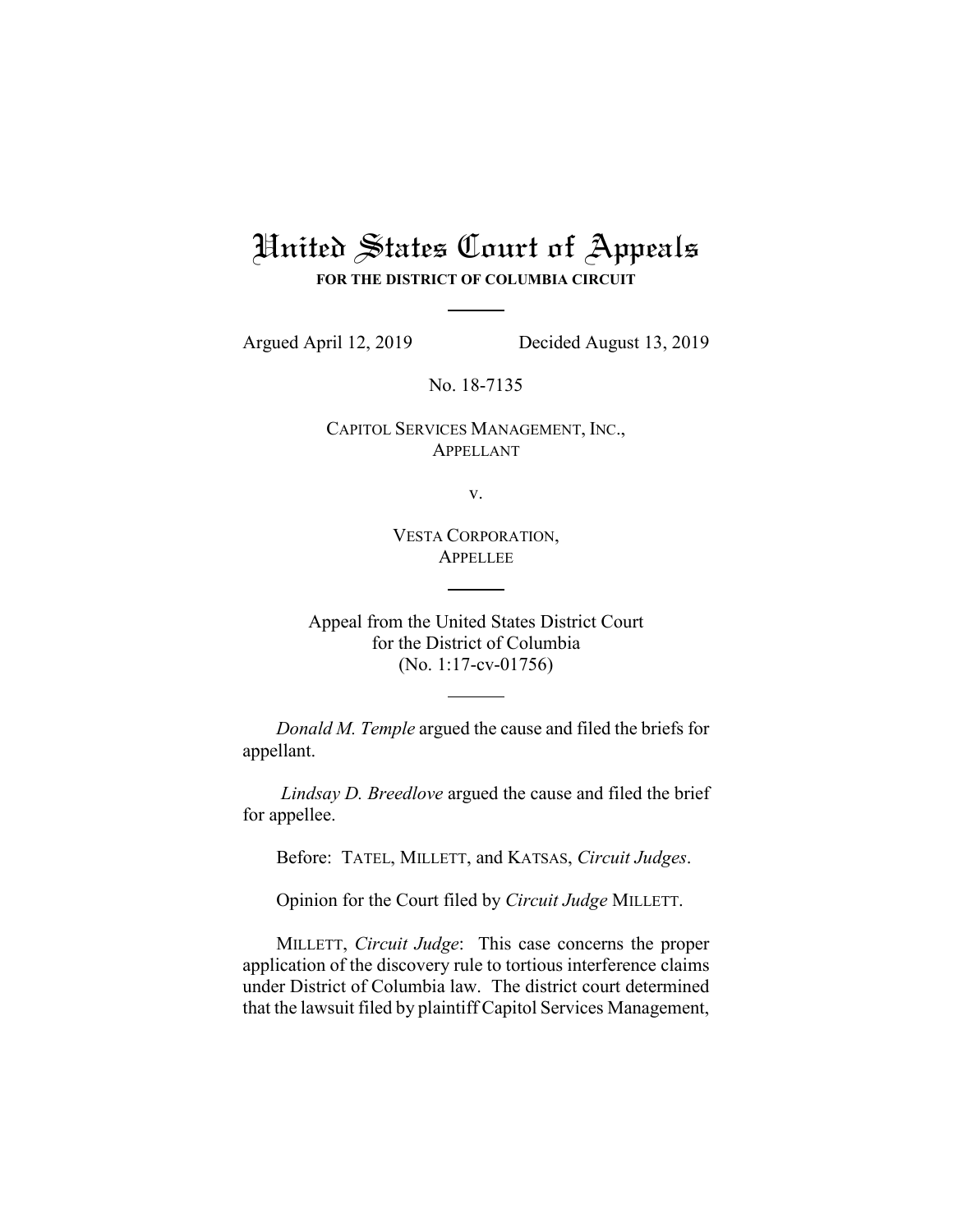Inc. was barred by the statute of limitations because Capitol Services was on "inquiry notice" of the defendant's alleged interference with its contract long before the limitations period expired. But at the motion-to-dismiss stage, dismissal on statute-of-limitations grounds is permissible only if a plaintiff's claims are conclusively time-barred on the face of the complaint. That strict standard was not met here, so we reverse and remand the case for further proceedings.

## **I**

#### **A**

The Park Southern building (the "Property") is an apartment complex located in Southeast Washington, D.C. In 2006, the Park Southern Neighborhood Corporation ("Park Southern") acquired the Property from its prior owner, the District of Columbia, subject to a Deed of Trust. Under the terms of their agreement, if Park Southern defaulted on the terms of the Deed, the District could resume control of the Property.

Park Southern contracted with Vesta Corporation to serve as the Property's manager. However, Park Southern eventually became dissatisfied with Vesta's performance and, in March 2014, terminated its contract.Park Southern and Capitol Services then entered into a one-year management agreement that would then continue on a "year-to-year basis," unless either party terminated it with three months' notice. Complaint ¶¶ 9–10, J.A. 6.

District officials began talking almost immediately about Park Southern's management reshuffle. Milton Bailey, a District employee, emailed the Mayor's chief of staff advising that "'[w]e already have enough to send default and foreclosure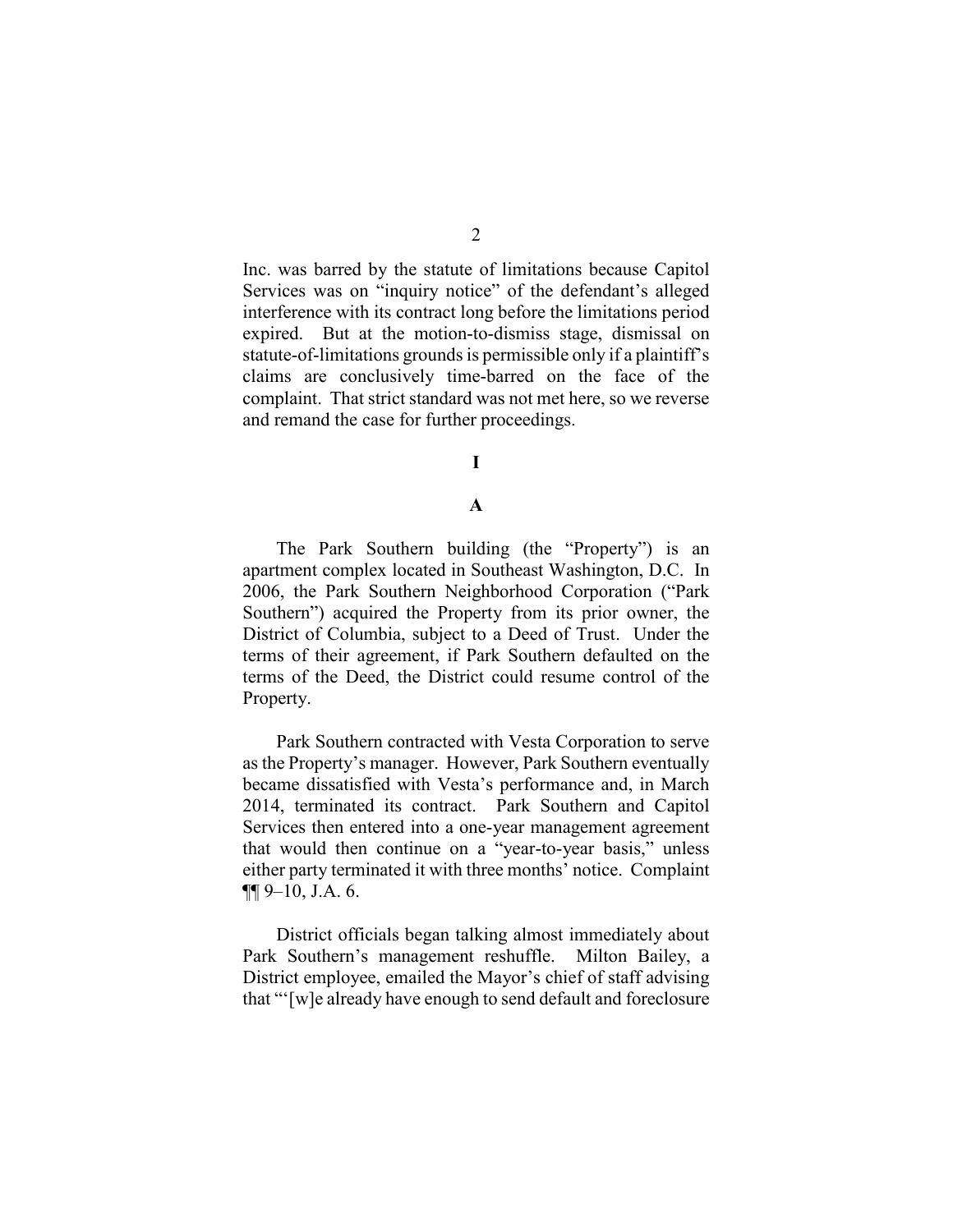notices' to effectively takeover [*sic*] the property." Complaint ¶ 13, J.A. 7. In a telephone call in late March, Vesta relayed to Bailey its intent to "continue to manage the property and to provide [the District with] whatever assistance [it] need[s] with respect to the ongoing condition of the property." *Id.* ¶ 16, J.A. 7. Vesta also communicated with the District by private email, and participated in at least five other conference calls regarding Capitol Services, the Property's "management issues," and Vesta's "interests." *Id.* ¶¶ 17–18, J.A. 8.

Things came to a head on May 2, 2014, when the District exercised its default remedy under the Deed of Trust and immediately took over the Property. That same day, without providing any notice to Capitol Services, the District entered into an "emergency contract" with Vesta, authorizing it to take over property management duties from Capitol Services the very next day.

Capitol Services filed suit against the District in Superior Court in July 2014. It filed an amended complaint against the District in October 2014, asserting (as relevant here) claims of tortious interference with contract and with business opportunity. In July 2016, as part of discovery in that action, Capitol Services deposed Milton Bailey. In Capitol Services' view, Bailey's testimony "revealed considerable evidence" of Vesta's alleged tortious interference. J.A. 57. Yet with respect to its claims against the District, Capitol Services came up short. In a May 2017 opinion, the Superior Court entered judgment for the District, finding that the court lacked jurisdiction because the District was entitled to sovereign immunity. The court also ruled that Capitol Services had failed to establish a *prima facie* case of tortious interference by the District.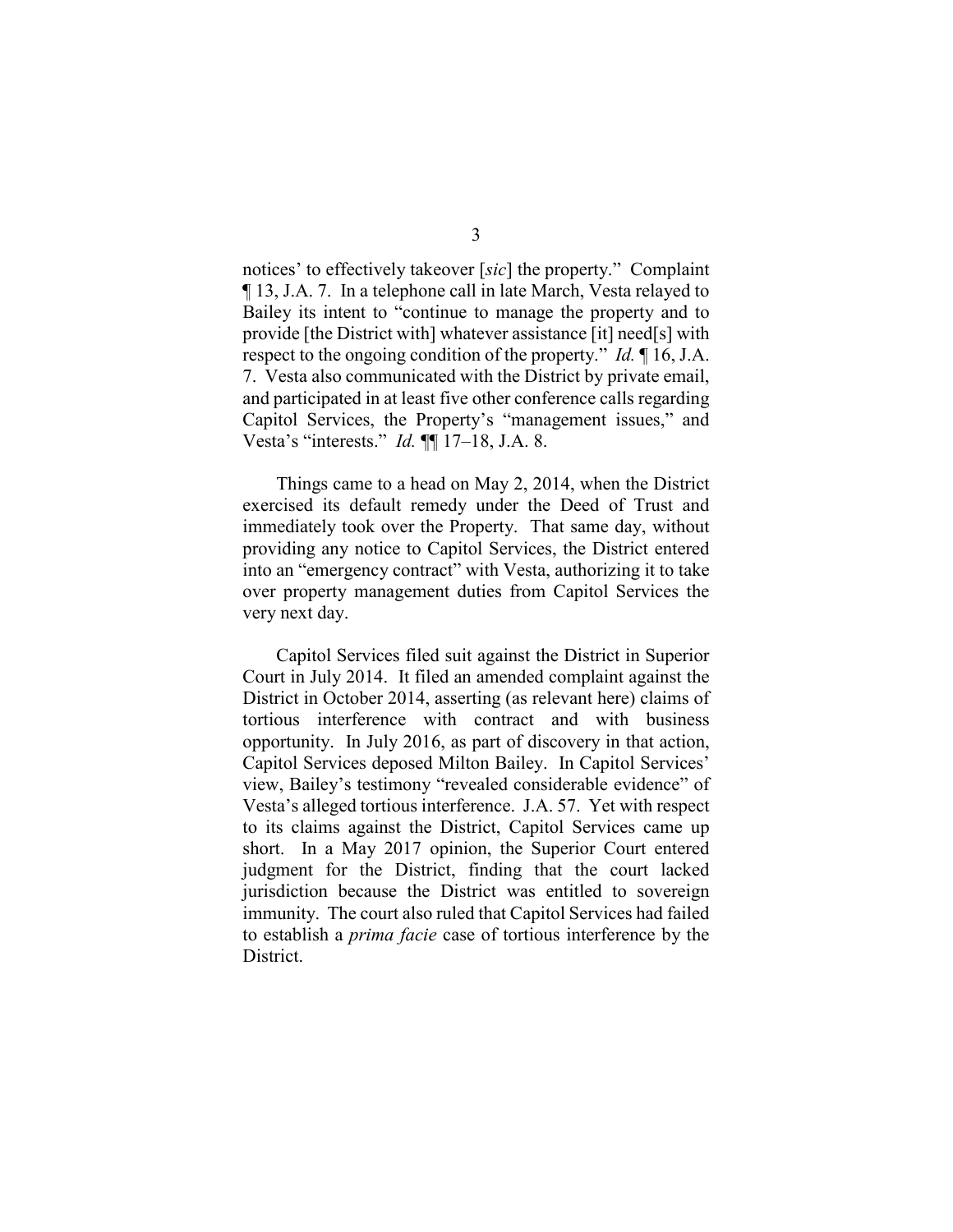4 **B**

On August 28, 2017, Capitol Services filed suit against Vesta in the United States District Court for the District of Columbia. Its complaint asserted claims for tortious interference with business relations and tortious interference with reasonable expectation of prospective economic advantage.Vesta moved to dismiss, asserting that (i) Capitol Services' claims were time-barred; (ii) Capitol Services was collaterally estopped from relitigating issues decided in the Superior Court action; and (iii) Capitol Services failed to state claims for which relief could be granted.

Reaching only the first issue, the district court agreed that the statute of limitations barred the suit. The court ruled that the District's three-year statute of limitations for tortious interference claims began to run on May 3, 2014, when the District terminated Capitol Services' contract and substituted Vesta in its place. Because Capitol Services did not file suit until August 28, 2017, the court dismissed the lawsuit as untimely.

In so ruling, the district court rejected Capitol Services' rejoinder that the discovery rule delayed the start of the limitations period until July 2016, when Capitol Services deposed Milton Bailey as part of the Superior Court action. In the district court's view, Capitol Services was on inquiry notice of its claims against Vesta as soon as the District ended the contract because, at that point, Capitol Services had "reason to suspect that [Vesta] did some wrong." J.A. 111. The court added that Capitol Services surely was on inquiry notice far earlier than Bailey's deposition because Capitol Services' Superior Court amended complaint against the District alleged Vesta's involvement in terminating its management agreement.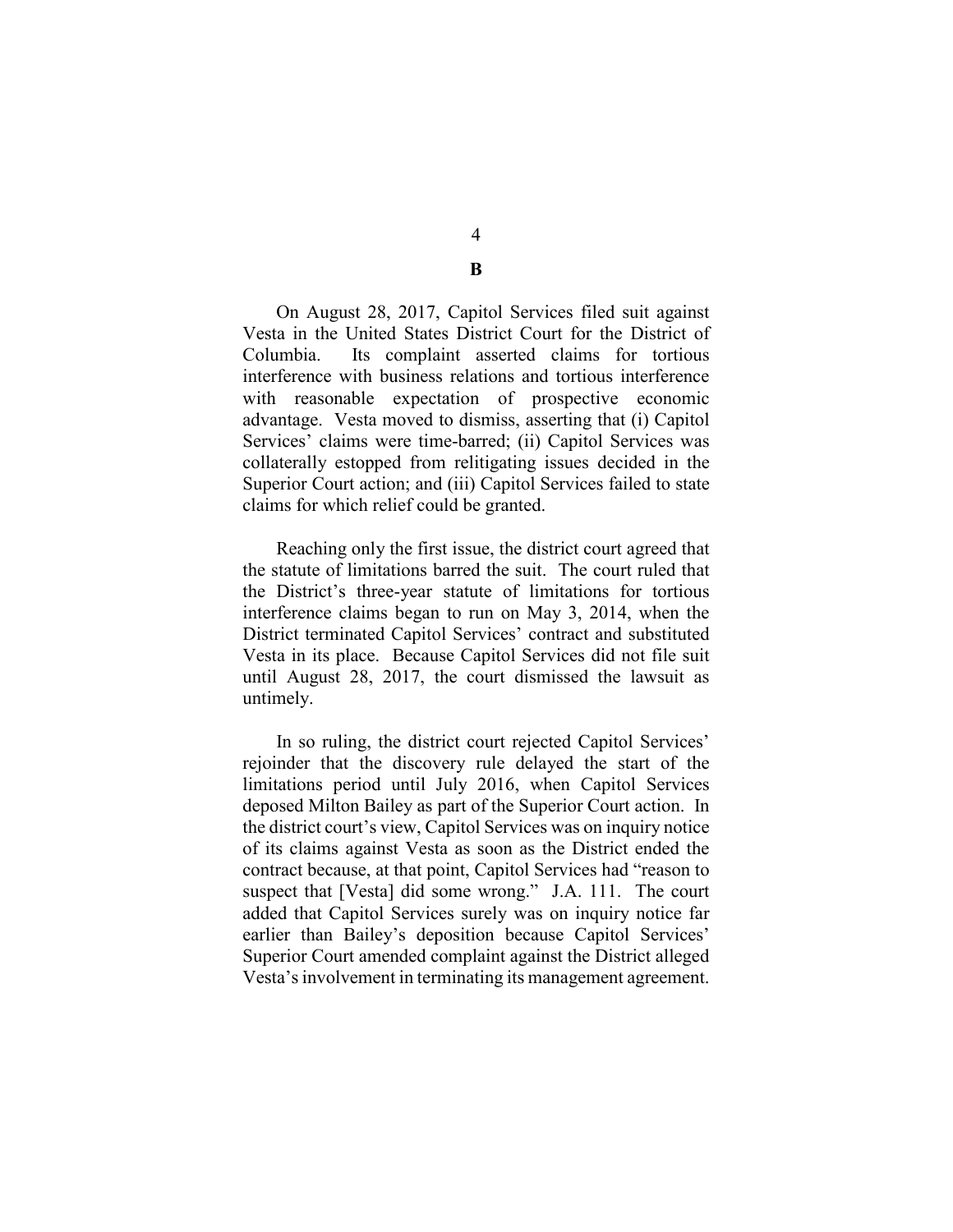Capitol Services timely appealed.

#### **II**

The district court had diversity jurisdiction under 28 U.S.C. § 1332(a)(1). This court's jurisdiction rests on 28 U.S.C. § 1291.

We review *de novo* a Rule 12(b)(6) dismissal on statuteof-limitations grounds, accepting plaintiff's well-pleaded factual allegations as true and drawing all reasonable inferences in plaintiff's favor. *Momenian v. Davison*, 878 F.3d 381, 387 (D.C. Cir. 2017). At the motion to dismiss stage, dismissal on statute-of-limitations grounds is proper "only if the complaint on its face is conclusively time-barred." *Commonwealth Land Title Ins. Co. v. KCI Techs., Inc.*, 922 F.3d 459, 464 (D.C. Cir. 2019); *accord Firestone v. Firestone*, 76 F.3d 1205, 1209 (D.C. Cir. 1996).

Capitol Services argues that the district court effectively converted the case to summary judgment by considering its pleadings in the Superior Court action, and so the summaryjudgment standard of review should govern. But no such conversion occurred. District courts may, at the Rule 12(b)(6) stage, take judicial notice of publicly filed pleadings in related actions as evidence of what was alleged in the other actions, although they may not treat as true the matter alleged. *Hurd v. District of Columbia*, 864 F.3d 671, 686 (D.C. Cir. 2017); *see also* FED. R. EVID. 201(b).

That is all the district court did here. The district court properly took notice of Capitol Services' allegations in the Superior Court action not for their truth, but for the fact that Capitol Services believed those allegations to be true and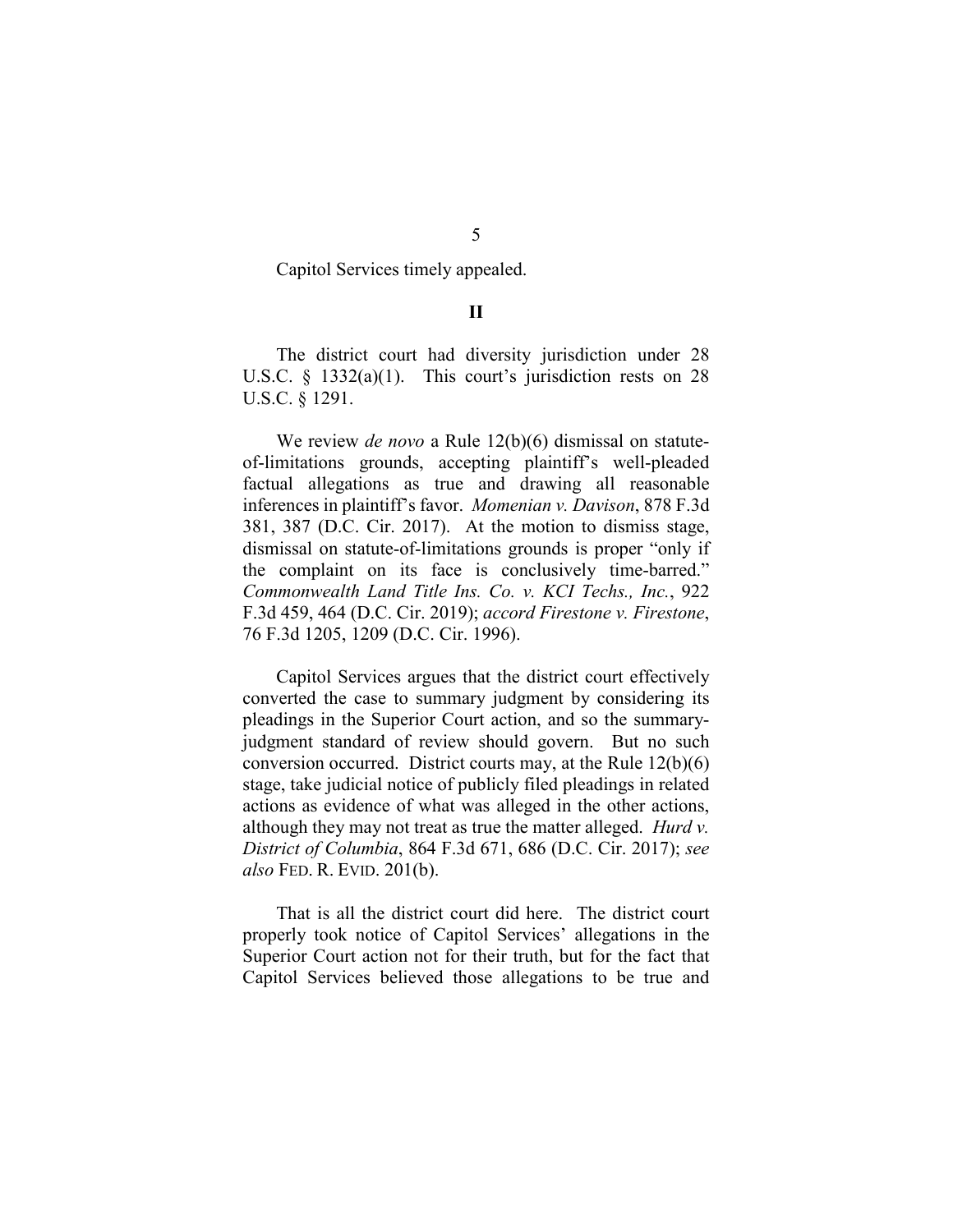viable as legal claims at the time they were made. *See Watkins v. United States*, 854 F.3d 947, 949 (7th Cir. 2017).

So this remains an appeal of a motion to dismiss under Federal Rule of Civil Procedure 12(b)(6).

## **III**

On appeal, Capitol Services asserts that its complaint against Vesta was timely because the three-year statute of limitations did not begin to run until it had inquiry notice of "all of the essential elements of its cause[s] of action" against Vesta. Capitol Servs. Br. 32. In Capitol Services' view, that did not happen until it deposed Milton Bailey in July 2016. Capitol Servs. Br. 33–39. From that deposition, reports Capitol Services, it learned that Vesta had the motive or purpose to "intentional[ly] interfere[]" with its business dealings managing the Property. Capitol Servs. Br. 34–39. Vesta, for its part, insists that Capitol Services had sufficient notice to trigger the statute of limitations at the earliest when it was ousted from its contract in May 2014 and Vesta took over, and at the latest in July 2014 when it filed suit against the District. *See* Vesta Br. 23–33.

As it happens, neither party is correct. As explained below, inquiry notice was triggered sometime after the filing of the original July 2014 complaint against the District, but before the filing of the October 2014 amended complaint, which referenced Vesta's interference. When exactly during that three-month period Capitol Services was on inquiry notice of Vesta's alleged role is an unresolved factual question on this record, making dismissal under Rule 12(b)(6) erroneous.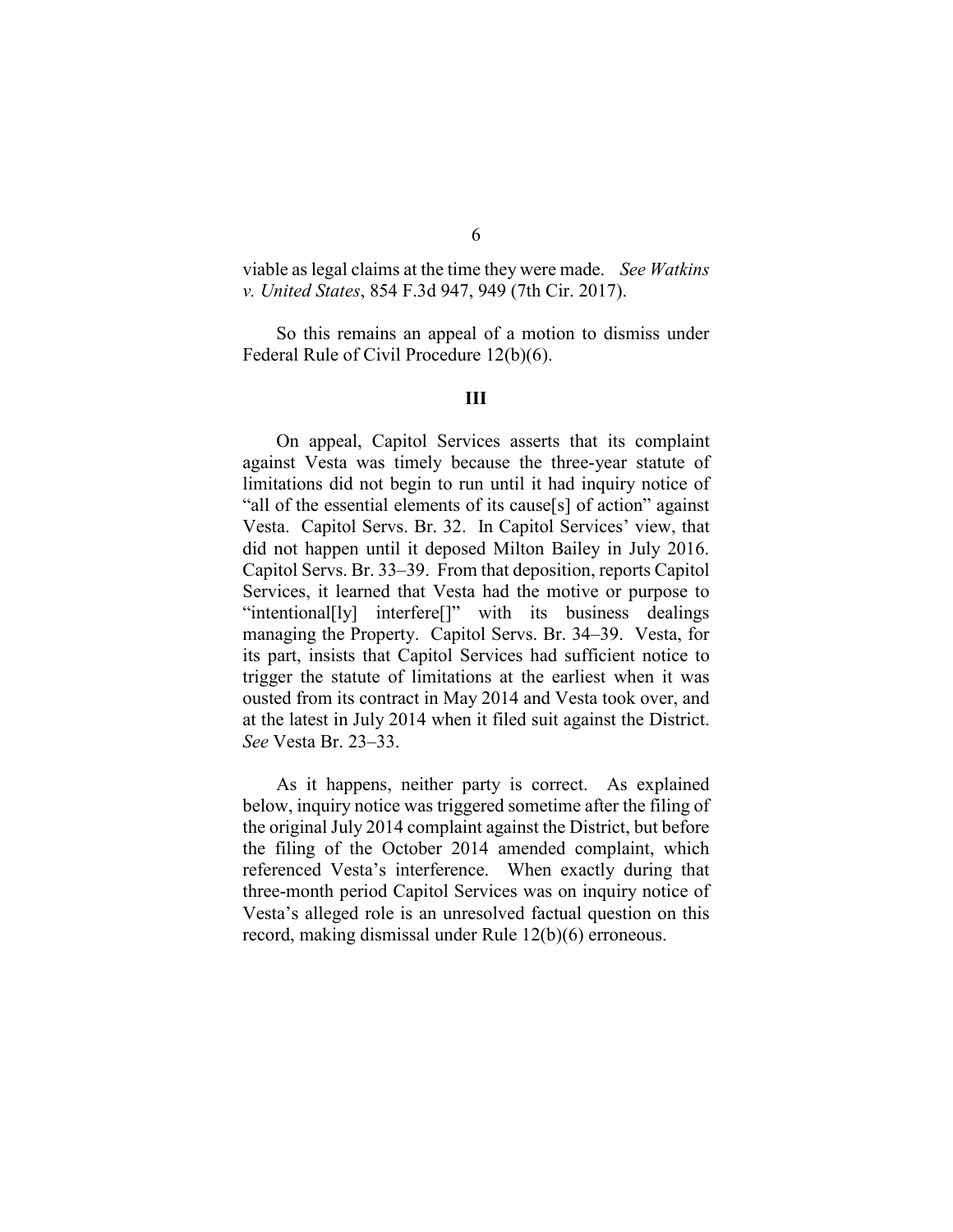7 **A**

Before reaching the merits, we first address Vesta's argument that Capitol Services did not properly preserve its statute-of-limitations argument for appellate review. We find no merit to this objection.

As an appellate court, "we are a court of review, not of first view[.]" *Cutter v. Wilkinson*, 544 U.S. 709, 718 n.7 (2005). For that reason, absent "exceptional circumstances," this court does not entertain issues first raised on appeal. *Woodruff v. Peters*, 482 F.3d 521, 525 (D.C. Cir. 2007).

Vesta objects that, before the district court, Capitol Services argued that it had inquiry notice only upon learning of the "depth and breadth of Vesta's involvement and communications with the District." Vesta Br. 20 (quoting J.A. 57). According to Vesta, Capitol Services has shifted gears on appeal in arguing that it lacked any knowledge of Vesta's "motive" or "intent" to interfere. Vesta Br. 20.

That is a distinction without a difference. Both before the district court and this court, Capitol Services has argued that it was not on inquiry notice of Vesta's alleged tortious interference at the time its contract was terminated in May 2014 and, indeed, until Bailey's July 2016 deposition revealed details about Vesta's role. Although its emphasis has changed, Capitol Services has argued consistently that the facts it learned at that deposition were necessary for it to have inquiry notice of its causes of action. *See Yee v. City of Escondido*, 503 U.S. 519, 534 (1992) ("Once a \* \* \* claim is properly presented, a party can make any argument in support of that claim; parties are not limited to the precise arguments they made below."); *In re Harman Int'l Indus., Inc. Sec. Litig.*, 791 F.3d 90, 100 (D.C. Cir. 2015) ("On appeal, a party may refine and clarify its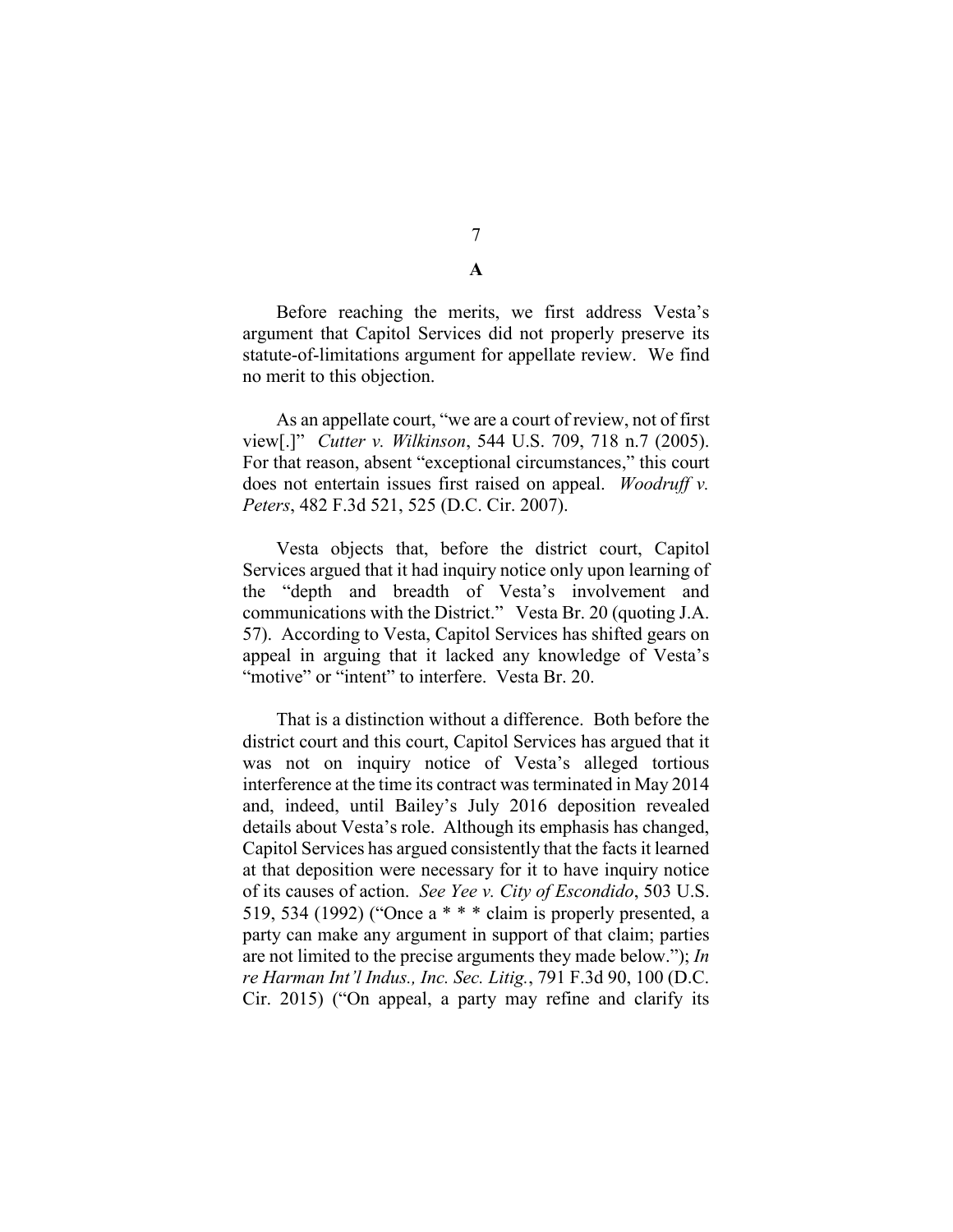analysis in light of the district court's ruling, including citing additional support.") (formatting modified); *Koch v. Cox*, 489 F.3d 384, 391 (D.C. Cir. 2007) (A party may cite "additional support for his side of an issue upon which the district court did rule, much like citing a case for the first time on appeal.").

On to the merits.

#### **B**

We take as given the parties' agreement that District of Columbia law governs this tort dispute. *See Patton Boggs LLP v. Chevron Corp.*, 683 F.3d 397, 403 (D.C. Cir. 2012) (applying District of Columbia law "which both parties assume applies"). Under District law, Capitol Services' claims for tortious interference with business relations and tortious interference with reasonable expectation of prospective economic advantage are subject to a three-year statute of limitations. D.C. CODE § 12-301(8); *see Beard v. Edmondson & Gallagher*, 790 A.2d 541, 546 (D.C. 2002); *Carr v. Brown*, 395 A.2d 79, 83 (D.C. 1978). *See generally Hartford Accident & Indem. Co. v. Pro-Football, Inc.*, 127 F.3d 1111, 1118 (D.C. Cir. 1997) ("Since [plaintiff's] claims arise under District law, the applicable statute of limitations is also that of the District.").

Ordinarily under District law, the statute of limitations for a tort claim starts to run when the plaintiff is injured. *See Amobi v. District of Columbia Dep't of Corr.*, 755 F.3d 980, 994 (D.C. Cir. 2014). All agree that Capitol Services was injured on May 3, 2014, when the District terminated its management contract. If that were the end of the story, basic math would render Capitol Services' August 28, 2017 filing of this lawsuit untimely.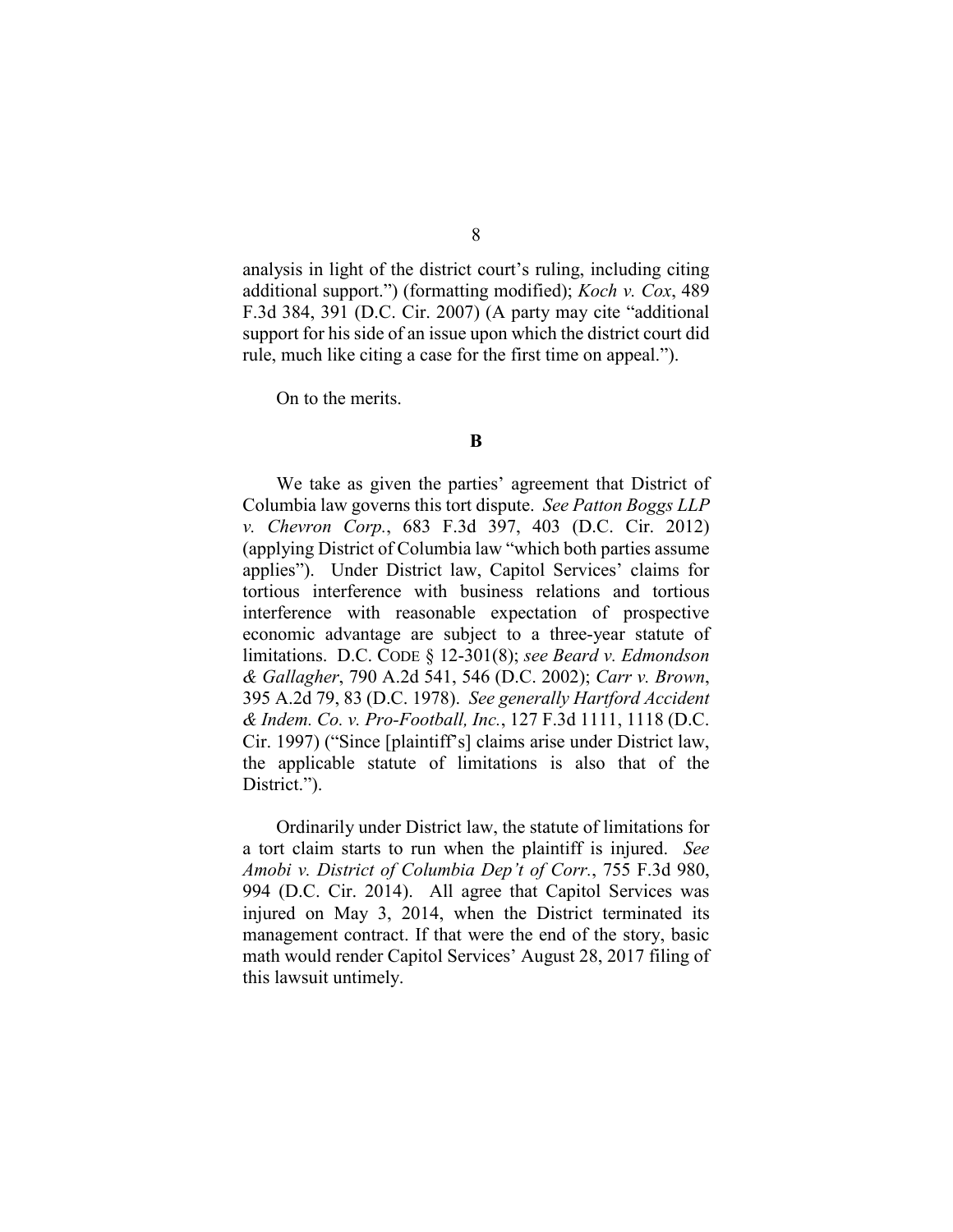But Capitol Services contends, and Vesta does not meaningfully dispute, that the District of Columbia's discovery rule delays the start of the statute of limitations until Capitol Services had actual or inquiry notice of its potential causes of action against Vesta. *See Momenian*, 878 F.3d at 388.[1](#page-8-0)

Where Capitol Services and Vesta part ways is over (i) what "inquiry notice" demands, and (ii) whether it is "conclusive" on the face of the complaint that Capitol Services was on inquiry notice of its claims against Vesta more than three years before it filed suit.

**1**

A claim accrues under the discovery rule when the plaintiff "either has actual knowledge of a cause of action" or is otherwise "charged with knowledge of that cause of action." *Cevenini v. Archbishop of Wash.*, 707 A.2d 768, 771 (D.C. 1998). The latter is known as "inquiry notice." Inquiry notice is "that notice which a plaintiff would have possessed after due investigation." *Diamond v. Davis*, 680 A.2d 364, 372 (D.C. 1996). It does not refer to "the amount of information that triggers a duty to investigate," but rather the "quantum of knowledge required to" "charge[] [a plaintiff] with knowledge

<span id="page-8-0"></span> $\overline{\phantom{a}}$ <sup>1</sup> Vesta dedicated a measly three parenthetical words in its brief to the applicability of the discovery rule. *See* Vesta Br. 27 ("In the case at bar, the district court \* \* \* concluded that even if the discovery rule applied (*it does not*), Capitol Services' claim nonetheless accrued in March 2014.") (emphasis added). That was not enough to put the issue in controversy. *See Davis v. Pension Benefit Guar. Corp.*, 734 F.3d 1161, 1166–1167 (D.C. Cir. 2013) (A party may not "mention a possible argument in the most skeletal way, leaving the court to do counsel's work, create the ossature for the argument, and put flesh on its bones.") (internal quotation marks omitted).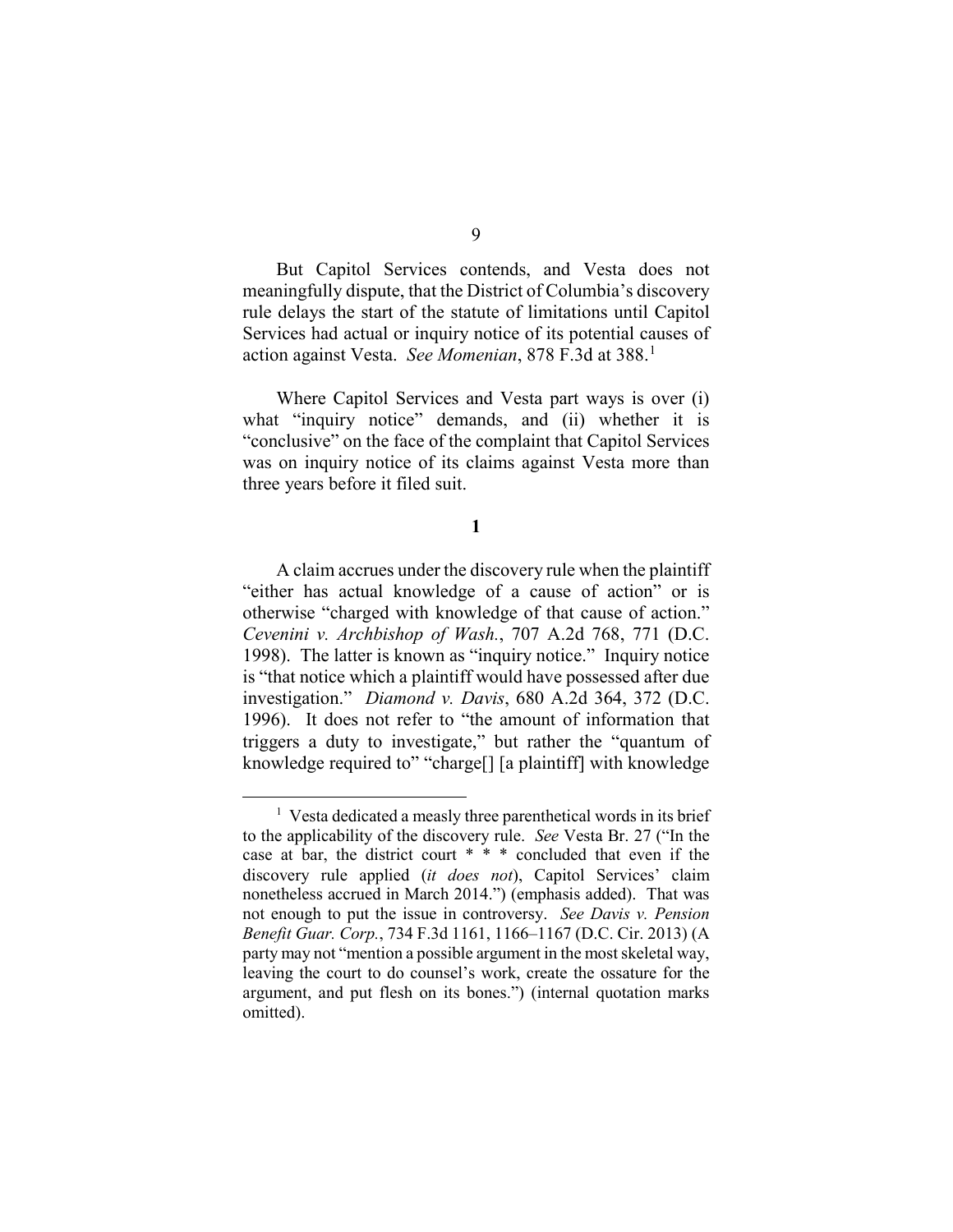of [his] cause of action[.]" *Id.*; *see BDO Seidman v. Morgan, Lewis & Bockius LLP*, 89 A.3d 492, 500 (D.C. 2014). Under District of Columbia law, the time at which a plaintiff acquires inquiry notice "is a question of fact." *Diamond*, 680 A.2d at 372.

Following multiple decisions of the District of Columbia Court of Appeals, this Court has repeatedly applied the discovery rule to postpone the running of a statute of limitations until the plaintiff "knows or by the exercise of reasonable diligence should know: (1) of the injury; (2) the injury's cause in fact; and (3) of some evidence of wrongdoing." *Commonwealth Land*, 922 F.3d at 464 (quoting *Capital Place I Assocs. L.P. v. George Hyman Constr. Co.*, 673 A.2d 194, 199 (D.C. 1996)). [2](#page-9-0)

Under that test, Capitol Services' claims accrued when, after due investigation, it would have learned of its injury, the injury's cause in fact, and "some evidence" of Vesta's wrongdoing. *Commonwealth Land*, 922 F.3d at 464. Yet as Capitol Services notes, the District's Court of Appeals has sometimes articulated its discovery rule differently, stating that claims do not accrue until the plaintiff has "discovered or reasonably should have discovered all of the essential elements of his possible cause of action." *Price v. Washington Metro.* 

<span id="page-9-0"></span> <sup>2</sup> *Accord Hancock v. HomEq Servicing Corp.*, 526 F.3d 785, 786 (D.C. Cir. 2008) (quoting *Diamond*, 680 A.2d at 381); *Bradley v. National Ass'n of Sec. Dealers Dispute Resolution, Inc.*, 433 F.3d 846, 849 (D.C. Cir. 2005) (quoting *Bussineau v. President & Dirs. of Georgetown College*, 518 A.2d 423, 425 (D.C. 1986)); *Jung v. Mundy, Holt & Mance, P.C.*, 372 F.3d 429, 433 (D.C. Cir. 2004) (quoting *Knight v. Furlow*, 553 A.2d 1232, 1234 (D.C. 1989)); *Goldman v. Bequai*, 19 F.3d 666, 671–672 (D.C. Cir. 1994) (quoting *Knight*, 553 A.2d at 1234); *Williams v. Mordofsky*, 901 F.2d 158, 162 (D.C. Cir. 1990) (quoting *Knight*, 553 A.2d at 1234).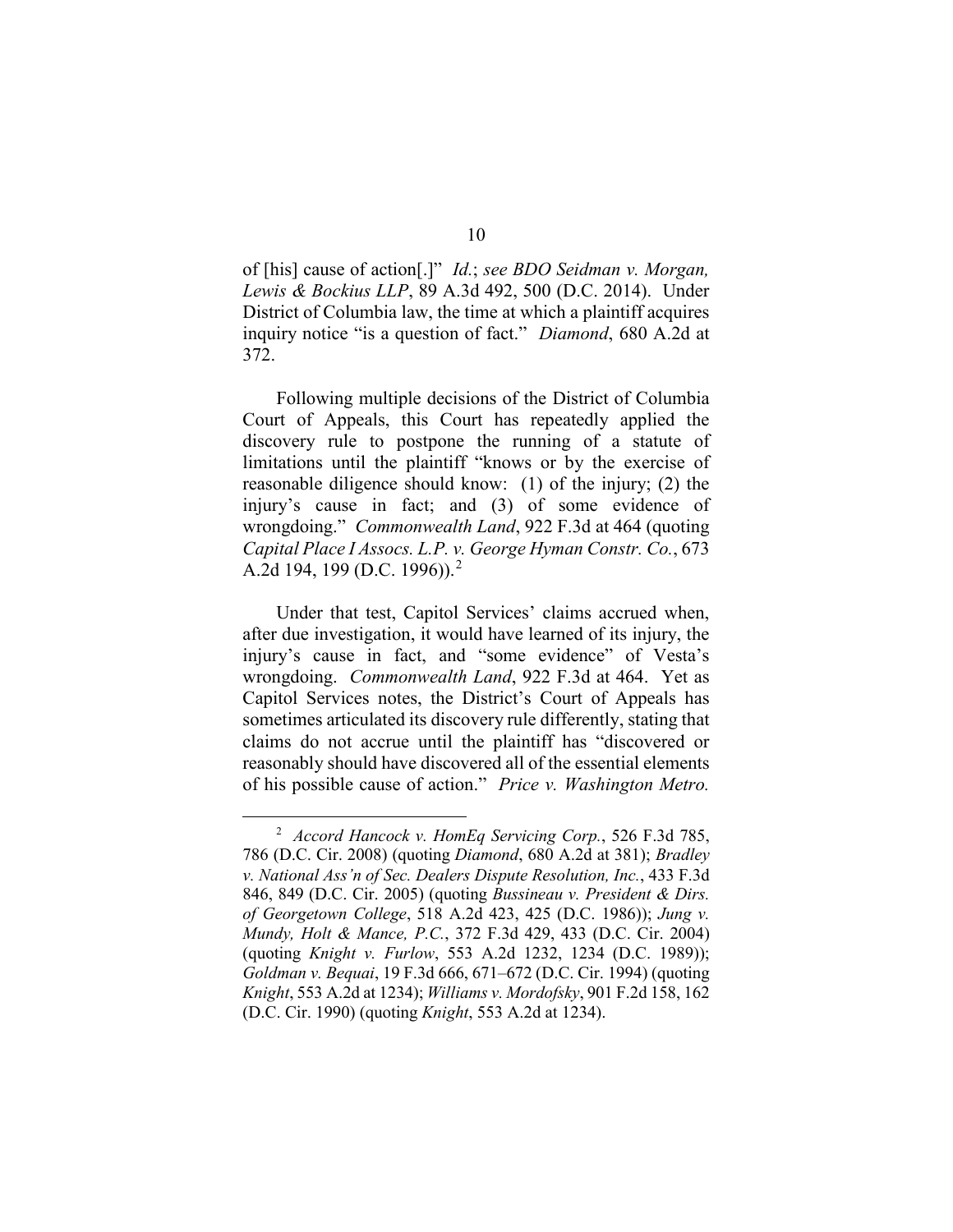*Area Transit Auth.*, 41 A.3d 526, 533 (D.C. 2012) (formatting modified); *accord Owens-Corning Fiberglass Corp. v. Henkel*, 689 A.2d 1224, 1231 (D.C. 1997); *Arrington v. District of Columbia*, 673 A.2d 674, 678 (D.C. 1996); *Colbert v. Georgetown Univ.*, 641 A.2d 469, 473 (D.C. 1994) (en banc). And because a *prima facie* case of tortious interference with business relations or with reasonable expectation of prospective economic advantage requires that a plaintiff plead "intentional interference," *Jankovic v. International Crisis Group*, 593 F.3d 22, 29 (D.C. Cir. 2010); *NCRIC, Inc. v. Columbia Hosp. for Women Med. Ctr., Inc.*, 957 A.2d 890, 900 (D.C. 2008), Capitol Services reasons that the statute of limitations did not begin running until it "received notice that Vesta intentionally interfered with [its] expectation that it would continue to perform property management services" at the Property, Capitol Servs. Br. 34.

Predicting whether the District's Court of Appeals would find light between the "some evidence of wrongdoing" and "all elements" tests would be no easy task. *See Earle v. District of Columbia*, 707 F.3d 299, 310 (D.C. Cir. 2012). There is caselaw on both sides of the ledger. *Compare Hardi v. Mezzanotte*, 818 A.2d 974, 979 (D.C. 2003), *and East v. Graphic Arts Indus. Joint Pension Trust*, 718 A.2d 153, 157 (D.C. 1998), *with Morton v. National Med. Enters., Inc.*, 725 A.2d 462, 469 (D.C. 1999), *and Cevenini*, 707 A.2d at 771. Ultimately, that is a job for another day. Even assuming the "some evidence of wrongdoing" standard is stricter for plaintiffs, Capitol Services' lawsuit is timely.

**2**

There is no dispute that, as of May 3, 2014, Capitol Services had "actual notice" of its injury—the cancellation of its property management contract. And Capitol Services knew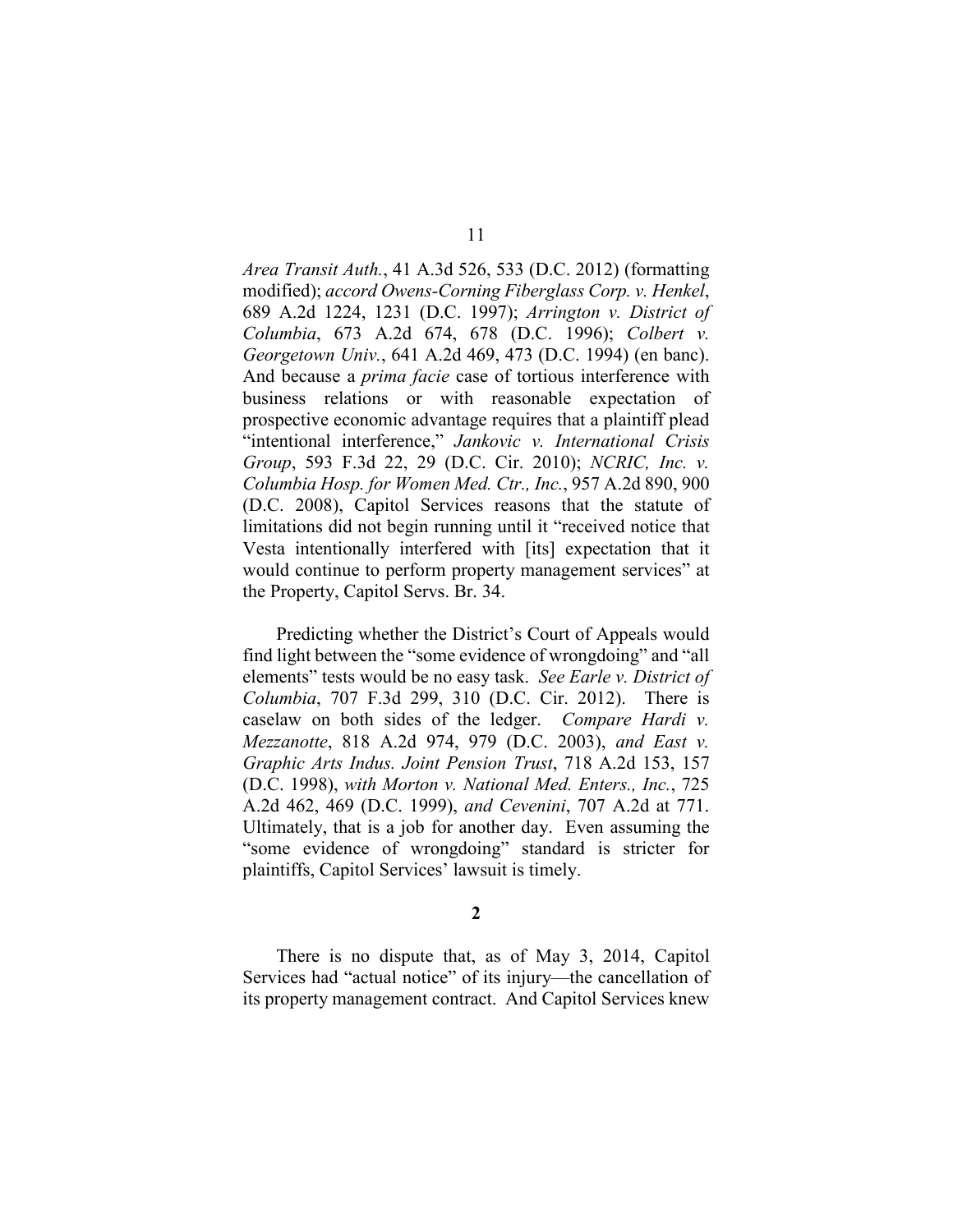then that the injury was caused by the District's decision to award an "emergency contract" to Vesta. *See* Vesta Br. 27–28; Capitol Servs. Br. 33–34. There is also no meaningful dispute that Capitol Services lacked "actual notice" of Vesta's wrongdoing as of that date. *See* Vesta Br. 28–31; Capitol Servs. Br. 30, 36–37.

The district court, instead, ruled that Capitol Services was on inquiry notice as of May 3rd. Specifically, the district court reasoned that Capitol Services had "reason to suspect that Vesta did some wrong" because it knew that (i) the District had issued an "emergency contract" to Vesta, (ii) the District "inappropriately terminated" Capitol Services' agreement, and (iii) Capitol Services' relationship with Park Southern "ended." J.A. 110–111.

While those facts certainly put Capitol Services on notice of its claims against the District, there is nothing in the description of the District's actions that hinted at *Vesta's* role in the contract's termination. "[P]laintiff's knowledge of wrongdoing on the part of" the District itself "did not cause accrual of his action against another[.]" *Diamond*, 680 A.2d at 380; *see also Cevenini*, 707 A.2d at 773 ("[K]nowledge of misconduct on the part of one defendant will not automatically create inquiry notice of claims against a potential codefendant[.]").

Nor did the district court identify what evidence a "diligent investigation" at that point would have uncovered about Vesta's participation in the District's decisionmaking. *Diamond*, 680 A.2d at 372; *see Commonwealth Land*, 922 F.3d at 464. Because Capitol Services had reported to Park Southern, not the District, and because the District had declined to provide notice to Capitol Services of its ouster, nothing in the initial complaint suggests that Capitol Services had any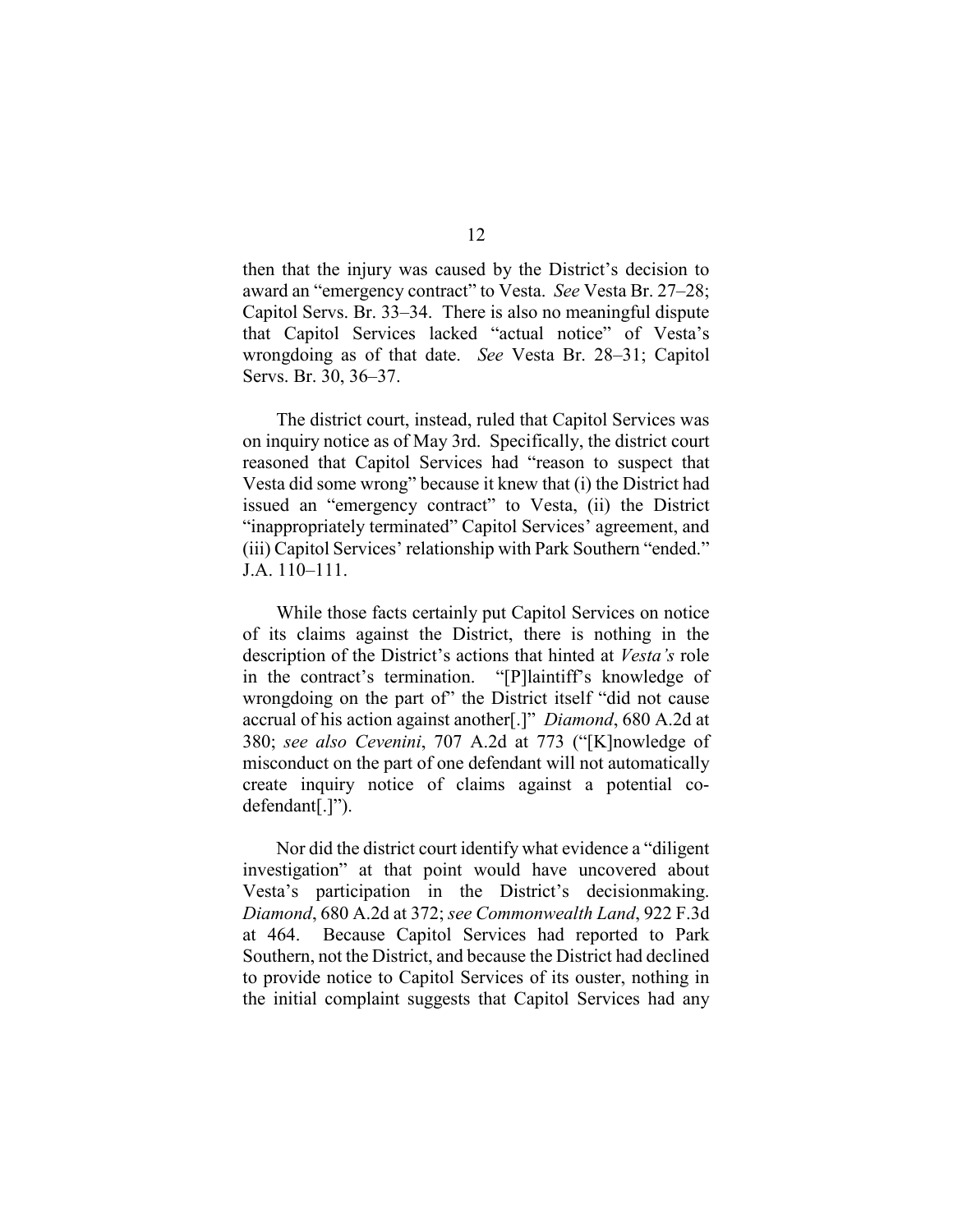knowledge or even suspicions of background relationships or connections between Vesta and the District government. Even the written communication between the District and Vesta were by "private e-mails, which effectively circumvented FOIA scrutiny." Complaint  $\P$  17, J.A. 8. The complaint does not "conclusively establish" any facts uncoverable by Capitol Services on May 3, 2014, or even by August 28, 2014 (that is, three years before the complaint against Vesta was first filed) that would have implicated Vesta in its injury within the threeyear limitations period.

Vesta argues, in the alternative, that Capitol Services was on inquiry notice in July 2014, when it filed its complaint against the District in Superior Court.This is so, Vesta explains, because the complaint repeatedly alleges Vesta's role in inducing Capitol Services' contract termination. *See, e.g.*, J.A. 32 ¶ 18 (The District "terminated the contract and awarded it immediately to Vesta because of political and personal connections on the pretense of an 'emergency contract' award. Upon information and belief, certain [District] representatives jointly engaged in this decision. Said officials also collaborated with Vesta regarding the government's actions in advance of [the District's] May  $3$ \*\*\* takeover of the property."); J.A. 32 ¶ 19 (The District's "purported qualification of the contract award to Vesta as an 'Emergency' was pretextual. It was intended to cause the removal of [Capitol Services] and the substitution of Vesta as the property's property manager."); J.A. 34 ¶ 29 ("Upon information and belief, \* \* \* one or more [District] officials consulted improperly and illegally with yet known [*sic*] Vesta officials to achieve the termination of [Capitol Services'] Agreement and the award of an 'emergency' contract to Vesta in order to block [Capitol Services'] business opportunities."); J.A. 38 ¶ 48 (The District "impeded [Capitol Services'] business relationship and prospective advantages/opportunities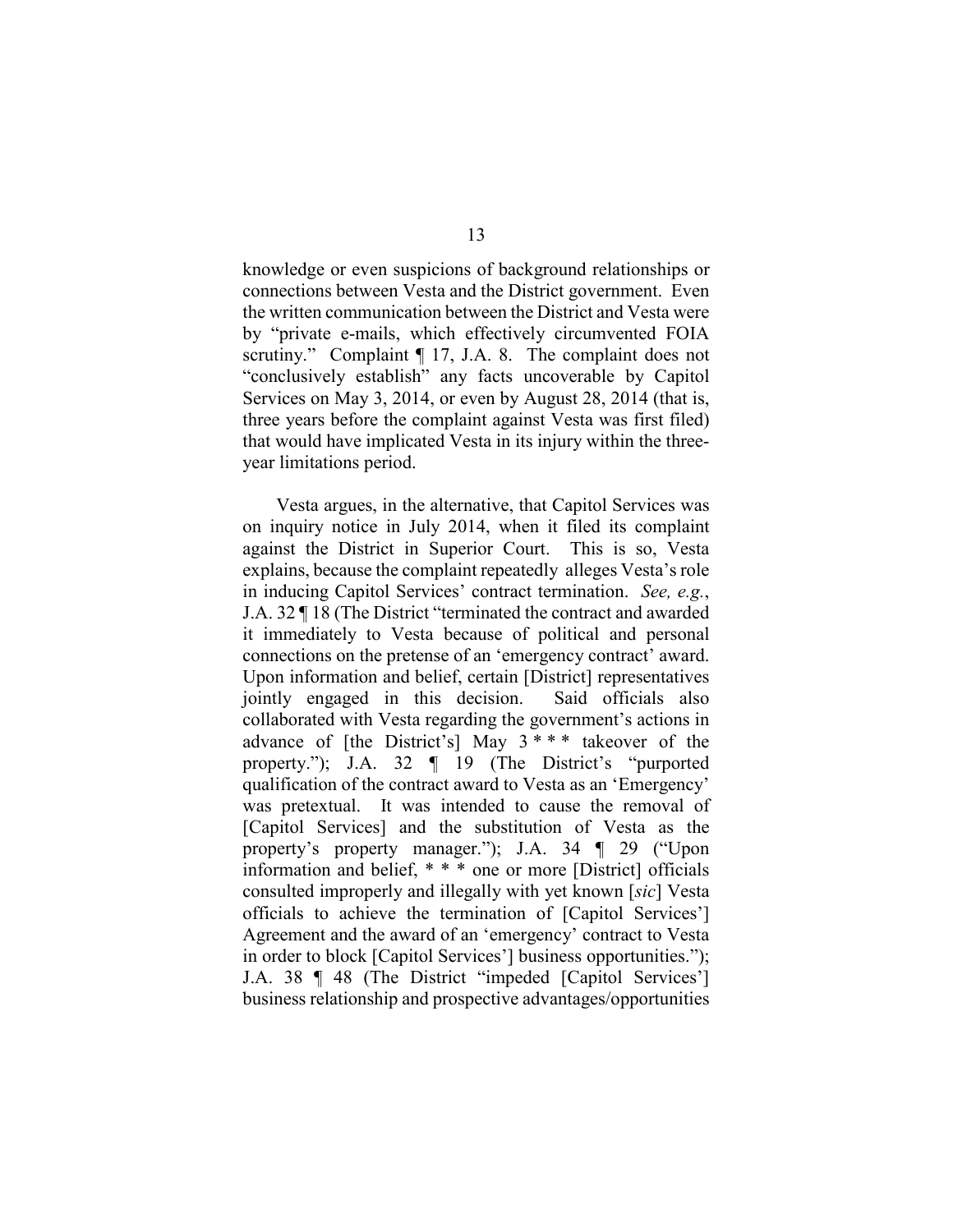in order to advantage the interests of [Vesta], declared a nonexisting pretextual 'emergency' situation and awarded an illegal 'emergency [contract]' to [Vesta]."); J.A. 39 (asserting a claim against the District for civil conspiracy); *see also* D.C. R. CIV. P. 11(b)(3) (imposing an obligation on counsel to assert only factual contentions having evidentiary support).

That would be a really good argument if Vesta were discussing the right version of the complaint. But those allegations appear nowhere in Capitol Services' July 2014 complaint against the District. The allegations in the July 2014 complaint reference Vesta only in innocuous and fleeting factual recitations. *See* Complaint ¶ 17, *Capitol Servs. Mgmt. Inc. v. District of Columbia*, No. 2014 CA 004551 B (D.C. Super. Ct. July 24, 2014) (The District "entered into an 'emergency contract' with Vesta \* \* \* on May 2, 2014, to authorize Vesta to take over the management of Park Southern Apartments on May 3, 2014."); *id.* ¶ 18 ("In executing said contract with Vesta, [the District] immediately terminated the management agreement between [Park Southern] and [Capitol Services]."); *id*. ¶ 31.

The allegations that Vesta cites and on which Vesta's argument relies come from Capitol Services' amended Superior Court complaint. That was filed in *October* 2014 squarely within the three-year period preceding the lawsuit against Vesta.

Finally, in light of the allegations in its amended complaint, Capitol Services' insistence that it had no notice until its deposition of Milton Bailey in July 2016 pushes things too far. Inquiry notice commences when, with due diligence, a plaintiff would have been on notice that a particular defendant's wrongdoing caused or contributed to a potential injury. *See, e.g.*, *Diamond*, 680 A.2d at 372. It does not wait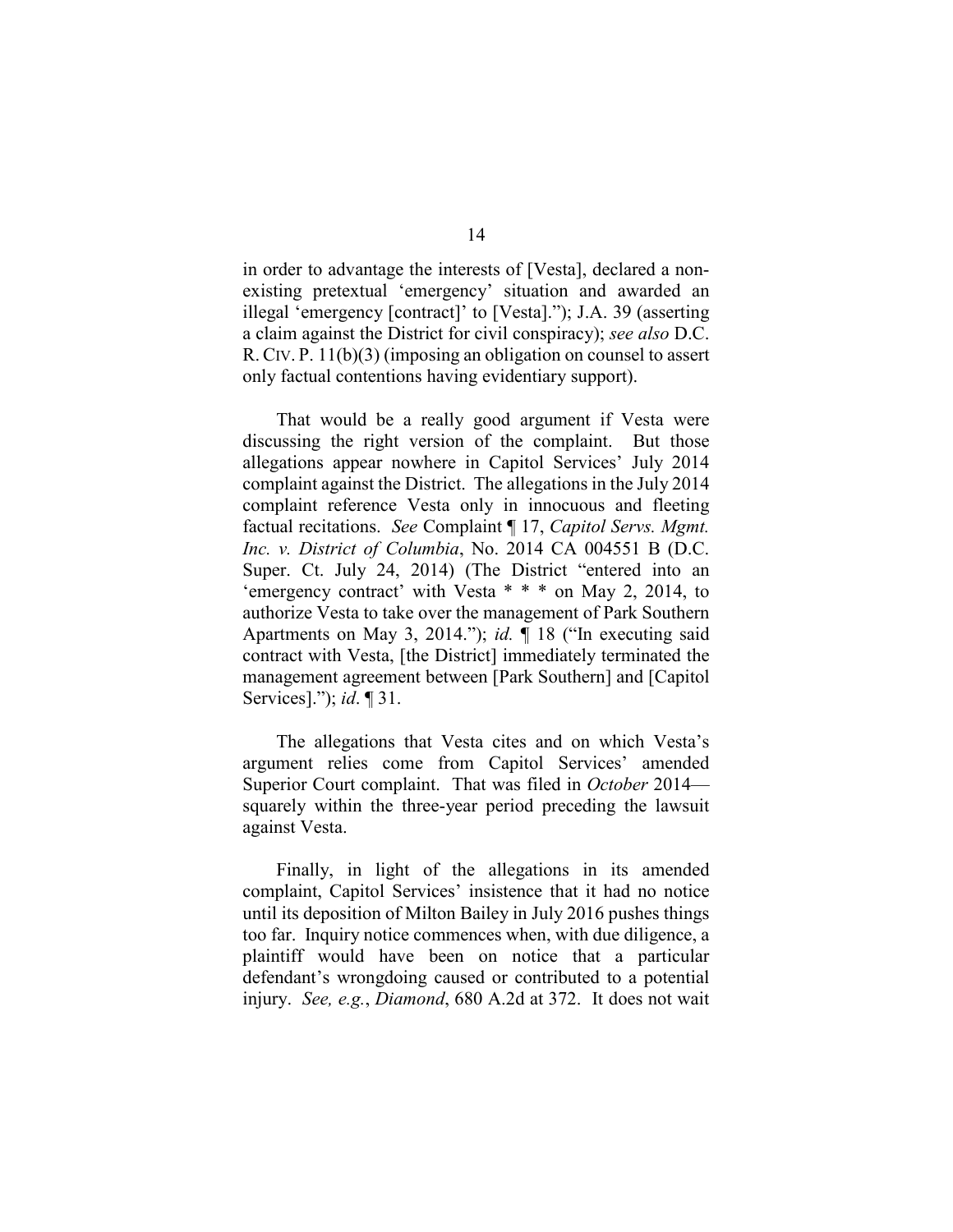until a plaintiff has actually assembled the evidence in deposition form.

So all that the limited record shows at this Rule 12(b)(6) stage is that Capitol Services was *not* on actual or inquiry notice in either May or July of 2014, but was on inquiry notice at least by October 2014. The record is inconclusive as to Capitol Services' knowledge about Vesta's role prior to August 28, 2014—three years before this suit against Vesta was filed. When during that intervening period Capitol Services had inquiry notice of Vesta's potential role thus is an open factual question that cannot be resolved at this early juncture.

#### **IV**

This court can affirm a district court's judgment on any basis supported by the record. *See United States v. Hicks*, 911 F.3d 623, 626 (D.C. Cir. 2018). Vesta asks this court to do just that, arguing that even if the complaint is timely, Capitol Services nonetheless is collaterally estopped from relitigating the question of alleged tortious interference with its contract. Vesta points to the prior Superior Court judgment dismissing Capitol Services' case against the District arising from termination of the Property contract. *See* J.A. 43–49.

Vesta fares no better on this front. The Superior Court held that it lacked jurisdiction to adjudicate the suit against the District, and so a central element for collateral estoppel is missing.

Collateral estoppel, also known as issue preclusion, generally confines plaintiffs to one bite at the litigation apple. *See B&B Hardware, Inc. v. Hargis Indus., Inc.*, 135 S. Ct. 1293, 1302–1303 (2015). Specifically, collateral estoppel bars successive litigation of an issue of fact or law when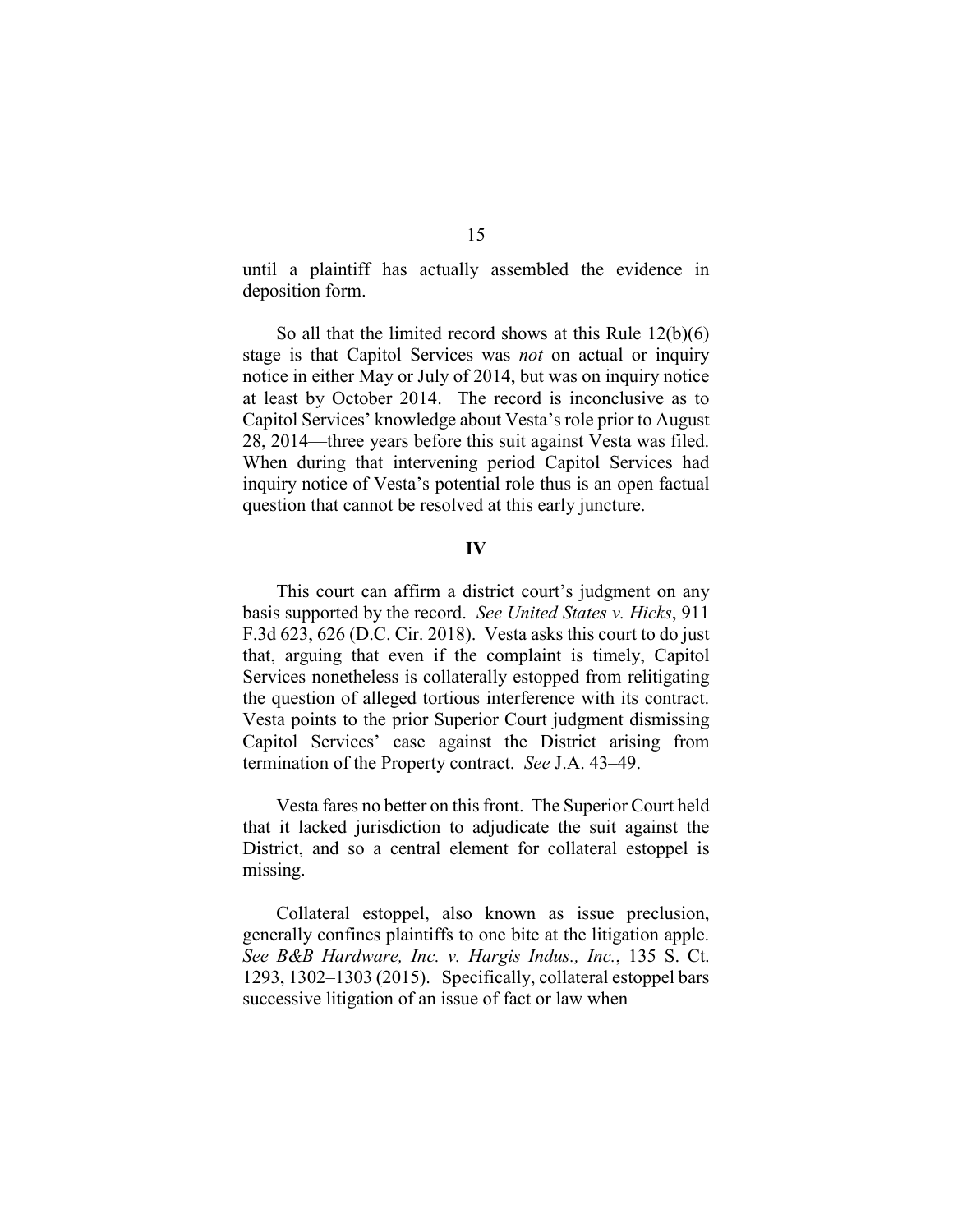(1) the issue is actually litigated; (2) determined by a valid, final judgment on the merits; (3) after a full and fair opportunity for litigation by the parties or their privies; and (4) under circumstances where the determination was essential to the judgment, and not merely dictum.

*Walker v. FedEx Office & Print Servs., Inc.*, 123 A.3d 160, 164 (D.C. 2015) (quoting *Hogue v. Hopper*, 728 A.2d 611, 614 (D.C. 1999)). *See generally Bode & Grenier, LLP v. Knight*, 808 F.3d 852, 857–858 (D.C. Cir. 2015) (applying preclusion rules of the jurisdiction in which the judgment was rendered).

Vesta directs our attention to language in the Superior Court's 2017 decision stating that it found "no evidence" "that the District of Columbia actually interfered with [Capitol Services'] contract or its business relationship with [Park Southern] because neither the District of Columbia nor [Park Southern] took any action to terminate it," and instead "it appear[ed] to the court that [Capitol Services] voluntarily decided not to enforce its claimed rights[.]" J.A. 48. Because Capitol Services failed to show *any* interference in that case, Vesta argues, Capitol Services should be precluded from relitigating whether it suffered tortious interference at Vesta's hands.

The Achilles heel of that argument is that, immediately before remarking on contract interference, the Superior Court ruled that it could not adjudicate the lawsuit because the District enjoyed sovereign immunity from suit, and so was "entitled to summary judgment" on that basis. J.A. 48. The District's sovereign immunity is a jurisdictional bar to litigation—if it is not waived, the sovereign's entitlement to immunity deprives the court of subject matter jurisdiction over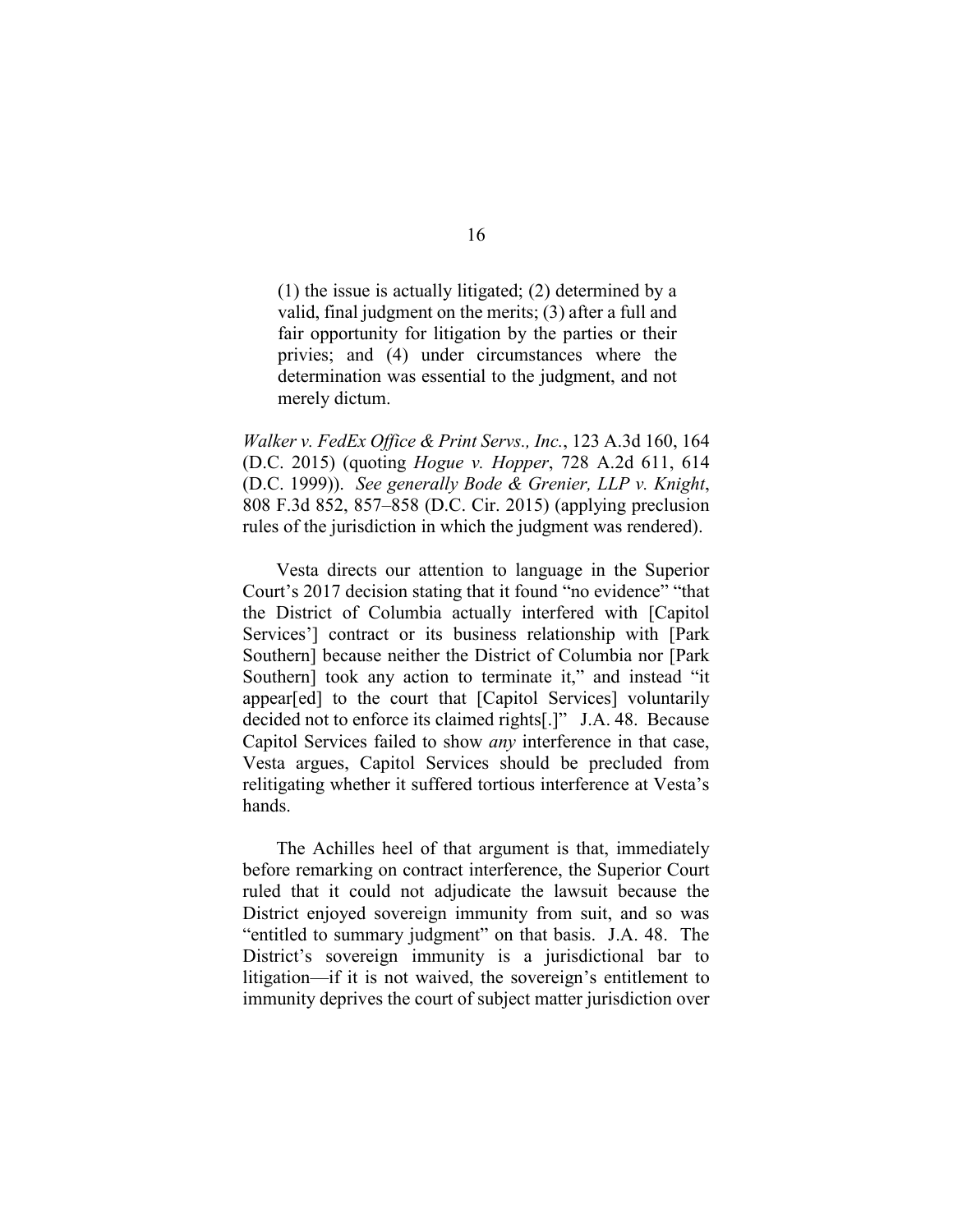the action. *See Washington Metro. Area Transit Auth. v. Barksdale-Showell*, 965 A.2d 16, 21 n.4 (D.C. 2009). So once the Superior Court concluded that it was without jurisdiction, it could not "reach beyond that determination to consider whether th[e plaintiff's] claims would be meritorious if the defect in [jurisdiction] were cured[.]" *UMC Dev., LLC v. District of Columbia*, 120 A.3d 37, 49 (D.C. 2015).

The absence of jurisdiction meant the Superior Court could not and did not actually resolve "on the merits" Capitol Services' tortious interference claim against the District, and so the court's comments on the subject were "merely dictum[,]" in no way "essential to the judgment[.]" *Walker*, 123 A.3d at 164. [3](#page-16-0) As a result, the critical elements of collateral estoppel have not been established in this case.

**V**

Lastly, Vesta asks that we affirm on the ground that Capitol Services failed to state a claim on the merits for either tortious interference with business relations, or tortious interference with reasonable expectation of prospective economic advantage. Because the district court did not address those questions and the parties have dedicated scant appellate

<span id="page-16-0"></span> <sup>3</sup> *See also United States ex rel. Bledsoe v. Community Health Sys., Inc.*, 501 F.3d 493, 507 (6th Cir. 2007) (holding that the conclusion in a prior court's opinion was "more properly characterized as dicta than an alternative holding[]" because the court had "concluded that it lacked subject matter jurisdiction"); *Moreland v. Federal Bureau of Prisons*, 431 F.3d 180, 185 (5th Cir. 2005) (holding that the conclusion in a prior court's opinion was "dicta because the petition in [that opinion] was dismissed for lack of subject-matter jurisdiction," and was not an "alternative holding because it could not support the actual judgment in that case, which was dismissal for lack of subject-matter jurisdiction").